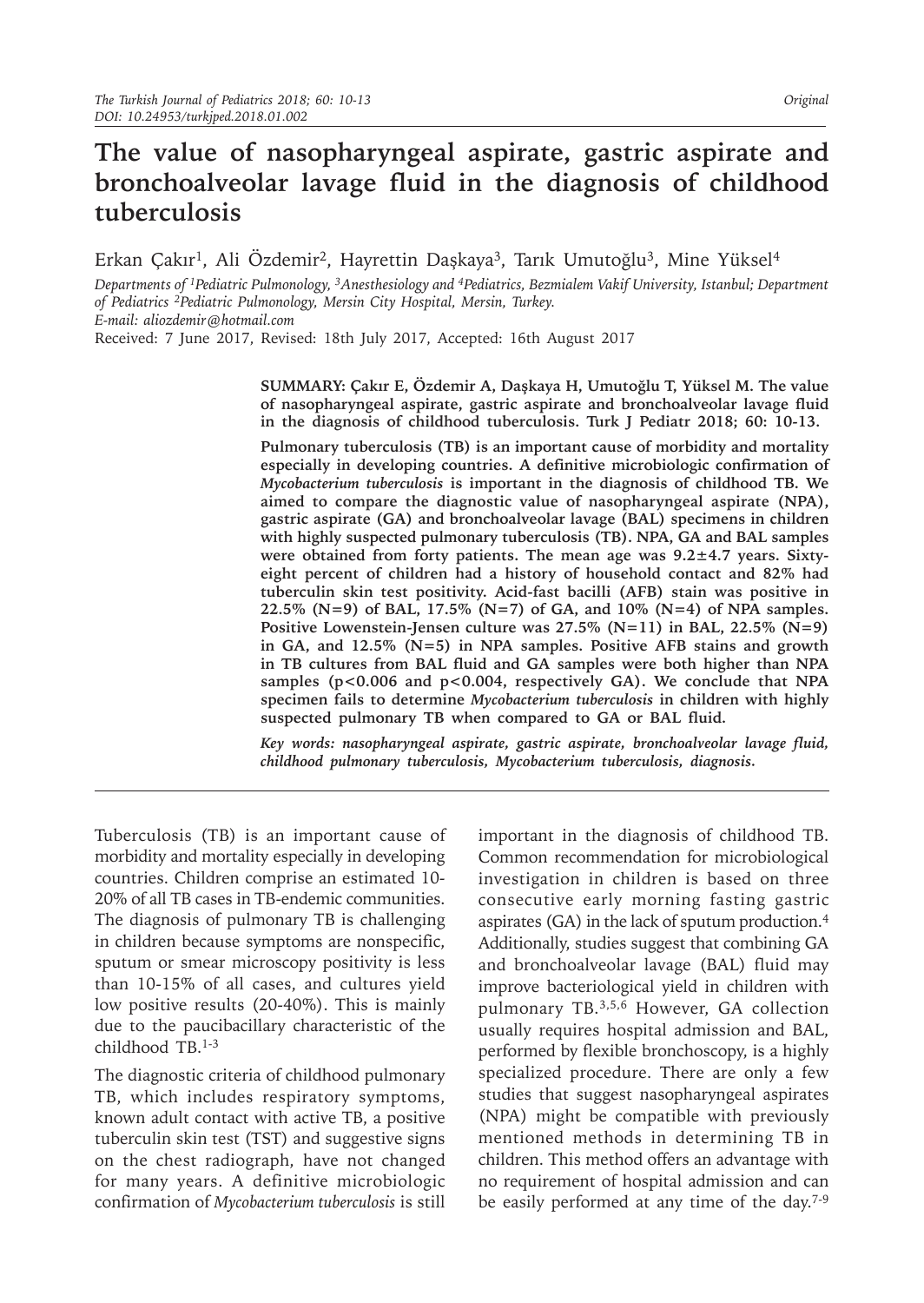In this study, we aim to compare the diagnostic value of NPA, GA and BAL fluid specimens in children with highly suspected pulmonary TB.

# **Material and Methods**

The study was conducted at the Pediatric Pulmonology Section of the Bezmialem Vakif University. The study was approved by the Bezmialem Vakif University local ethical committee. Written informed consent was obtained from parents.

# *Pulmonary tuberculosis (TB) patients*

Children with a strong suspicion of pulmonary TB in whom fiberoptic flexible bronchoscopy (FB) performed were enrolled to the study. In our institution FB is a routine procedure for suspected TB patients with clinical or radiological abnormalities such as brassy cough, localized wheezing, large lymphadenopathy, hemoptysis, presence of consolidation or atelectasis, and hyperinflation. FB is also performed on patients who have persistent clinical symptoms or radiological abnormalities despite appropriate TB treatment.

Our study consisted of forty children who underwent flexible bronchoscopy for highly suspected pulmonary TB. The diagnosis of TB disease was established in accordance with the World Health Organization's TB Standards case definition.<sup>1</sup> This was based on respiratory symptoms, radiological findings, tuberculin skin test positivity, history of contact with active TB, and acid fast bacillus and MTB culture positivity. Tuberculin skin test results were interpreted according to the recommendations of the American Thoracic Society and the Centers for Disease Control.10 Among patients, 68% of children had a history of household contact and 82% had tuberculin skin test positivity. Their most frequent symptoms were cough (80%), weakness and anorexia (50%), weight loss (45%), and night sweats (42.5%), respectively. All the patients had consistent radiological findings unresponsive to non-specific antibiotherapy. Eighty-five percent (n=34) of the patients had primary TB disease, and 15% (n=6) had adult-type secondary TB disease. All patients responded to the antituberculosis therapy.

Nasopharyngeal aspirates (NPA), gastric aspirates (GA) and bronchoalveolar lavage

(BAL) fluid were obtained from all patients.

#### *Gastric aspiration samples*

All patients were admitted to the hospital for early morning fasting GA samples. Nasogastric tubes (minimum 10 French size) were used to obtain stomach contents on three consecutive days into a sterile syringe. If less than 10 ml of sample was aspirated, we instilled 20-30 ml of sterile water and quickly withdrew into the tube. Then, the specimen was transported to the laboratory immediately.

# *Nasopharyngeal aspiration samples*

Patients were in upright position. A suction catheter was inserted through the nostril into the oropharynx which stimulated a cough reflex; then 5 ml of isotonic saline was injected and subsequently aspirated into a sterile syringe.

# *BAL samples with flexible bronchoscopy*

All FBs were performed on TB patients in the procedure room using Pentax EB-1570K (4.9 mm, Hoya Corporation, Tokyo, Japan) Pentax EB-1170K (3.7 mm, Hoya Corporation, Tokyo, Japan), Fujinon FB-120P (2.8 mm, Fujifilm Corporation, Tokyo, Japan). FB was performed either with a laryngeal airway mask or transnasally. During the procedure, all patients were monitored for oxygen saturation and cardiac rhythm. Patients received midazolam, pethidine hydrochloride (meperidine), ketamine or propofol as premedication and lidocaine was used as a topical anesthetic, applied locally with a maximum dose of 4 mg/kg. Bronchoalveolar lavage samples were obtained either from the area of radiological abnormality or right middle lobe/left lingular lobe in the absence of localization by wedging the tip of bronchoscopy into a subsegmental bronchus; 1 ml/kg (maximum 20 ml) isotonic saline solution was instilled via the bronchoscopy which was followed by immediate suction of the fluid into a sterile container. There was no major complication observed during the procedure. Two patients had transient hypoxia which was resolved by nasal oxygen.

The samples (NPA, GA and BAL fluid) collected from patients were immediately processed for screening acid-fast bacilli (AFB) with rhodamine-auramine and Erlich Ziehl-Nielsen staining which was followed by culturing in Lowenstein-Jensen medium.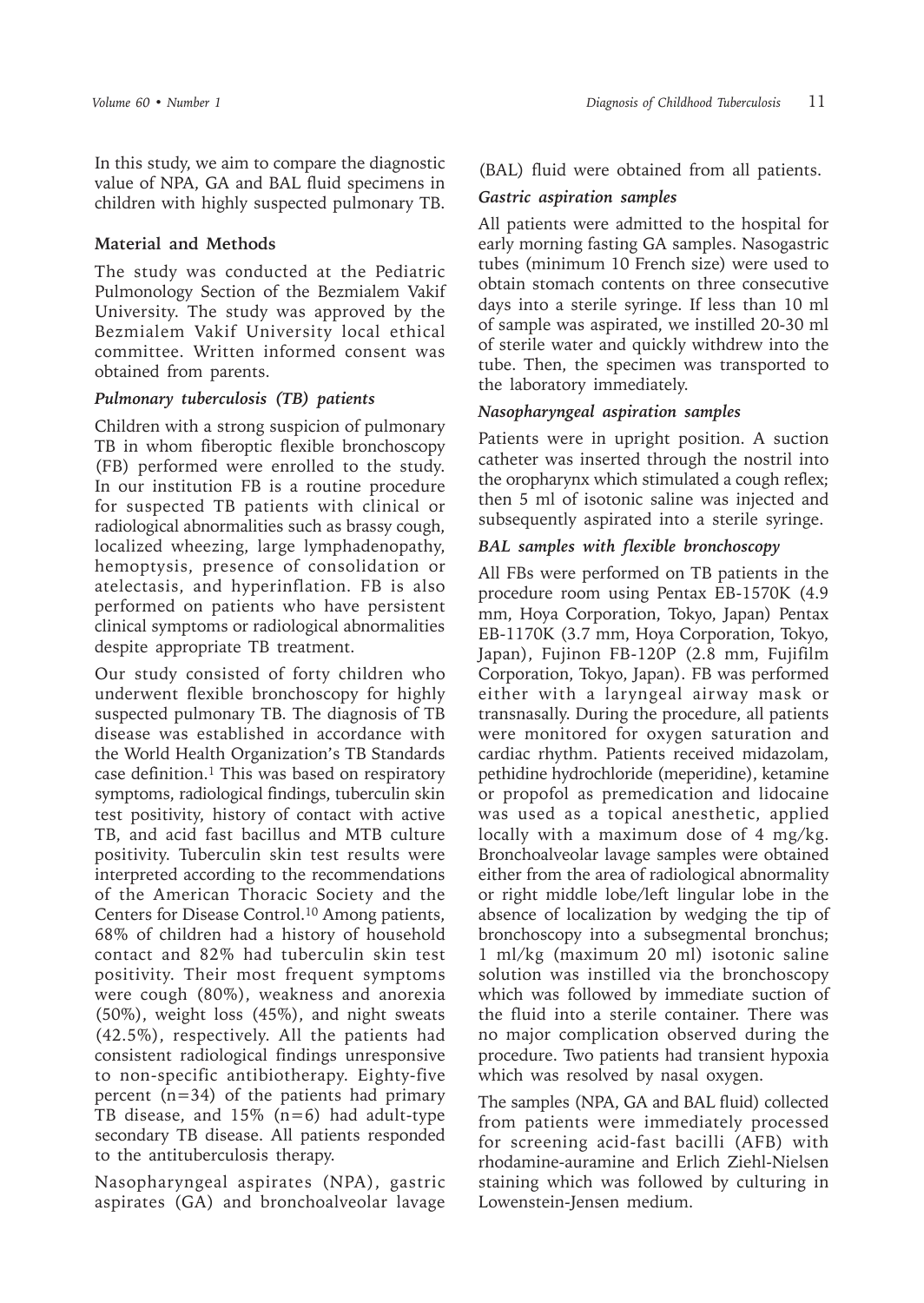|                                         | Methods        |         |                                                                 | P value |                              |
|-----------------------------------------|----------------|---------|-----------------------------------------------------------------|---------|------------------------------|
| Examination                             | aspirate (NPA) | (GA)    | Nasopharyngeal Gastric aspirate Bronchoalveolar<br>lavage (BAL) |         | GA versus NPA BAL versus NPA |
| Acid-fast bacilli, 4 (10.0)<br>N(%)     |                | 7(17.5) | 9(22.5)                                                         | 0.003   | 0.005                        |
| Positive culture, $5(12.5)$<br>N $(\%)$ |                | 9(22.5) | 11(27.5)                                                        | 0.004   | 0.006                        |

**Table I.** Microbiologic Results of the Specimens According to the Method Used.

#### *Statistical analysis*

Statistical analysis was performed using IBM SPSS-19 program. Mean, median, standard deviation and interquartile were used for metric variables. Categorical data was evaluated using the Chi-square test and a p value  $< 0.05$  was accepted as statistically significant.

#### **Results**

Forty children (55% female) were enrolled to the study. The patients' age ranged from 1 to 16 years (mean  $9.2 \pm 4.7$  years). AFB stains were positive in 22.5% (n=9) of BAL fluid,  $17.5\%$  (n=7) of GA, and  $10\%$  (n=4) of NPA samples. Lowenstein-Jensen culture positive result was  $27.5\%$  (n=11) in BAL fluid, 22.5% (n=9) in GA, and 12.5% (n=5) in NPA samples. (Table 1). The age range for GA, BAL and NPA culture positive patients were 1-15 years, 1-16 years and 3-12 years, respectively (p>0.05). All AFB stain positive patients [BAL group 9/11 (81.8%), GA group 7/9 (77.8%), and NPA group 4/5 (80.0%), respectively)] had grown *Mycobacterium tuberculosis* in their cultures. Positive AFB stains and growth in TB cultures from GA samples and BAL fluid were both higher than NPA samples (GA versus NPA, p<0.003 and BAL versus NFA, p<0.005 for AFB stains; and GA versus NPA,  $p<0.004$  and BAL versus NPA, p<0.006 for TB cultures). However, there were no difference in positive AFB microscopy and TB isolation from cultures between BAL fluid and GA samples (p>0.05). Notably, no drug resistance was identified in cultures. All patients responded to standard anti-tuberculosis treatment.

#### **Discussion**

The bacteriological diagnosis of pulmonary TB presents challenges in children. Sputum is usually non-reachable and various methods of collecting specimens have limitations in isolating *Mycobacterium tuberculosis* due to low bacterial yield. The most common method in the absence of sputum is three consecutive day GA collection which usually requires hospital admission. Another method of detecting *Mycobacterium tuberculosis* is BAL fluid by using a FB which may not be achievable in every setting. These methods give an approximately 20-30% of *Mycobacterium tuberculosis* identification in cultures in the favor of BAL fluid. Additionally, when both methods are used together, the positive culture result may achieve as high as 40%.1-5

Lately, some studies have shown that *Mycobacterium tuberculosis* could be determined in NPA samples in children with pulmonary TB.7-9 This procedure offers an advantage in performing and simpler than other previously mentioned methods. There are few studies in different settings that investigated NPA specimens with other various samples [culture, polymerase chain reaction (PCR) testing, GA, induced sputum (IS) and stool] with conflicting results in pulmonary TB children. Owens et al.7 compared NPA and hypertonic saline IS samples in suspected pulmonary TB children. They reported smear positivity 8.5% and culture positivity 23.9% in NPA versus smear positivity 9.6% and culture positivity 21.6% in IS samples. Thus, they concluded that NPA was compatible with IS in the identification of *Mycobacterium tuberculosis*. Later, Al-Aghbari et al.8 studied one NPA, three GA and three expectorated/induced sputa over 3 consecutive days in children with pulmonary TB.8 They diagnosed 29 (13.6%) children by culture and 18 (8.5%) by smear microscopy. Both culture and smear positivity did not differ from each other in 3 different methods. Furthermore, subsequent day of culturing the samples did not result in additional gain. In contrast to these